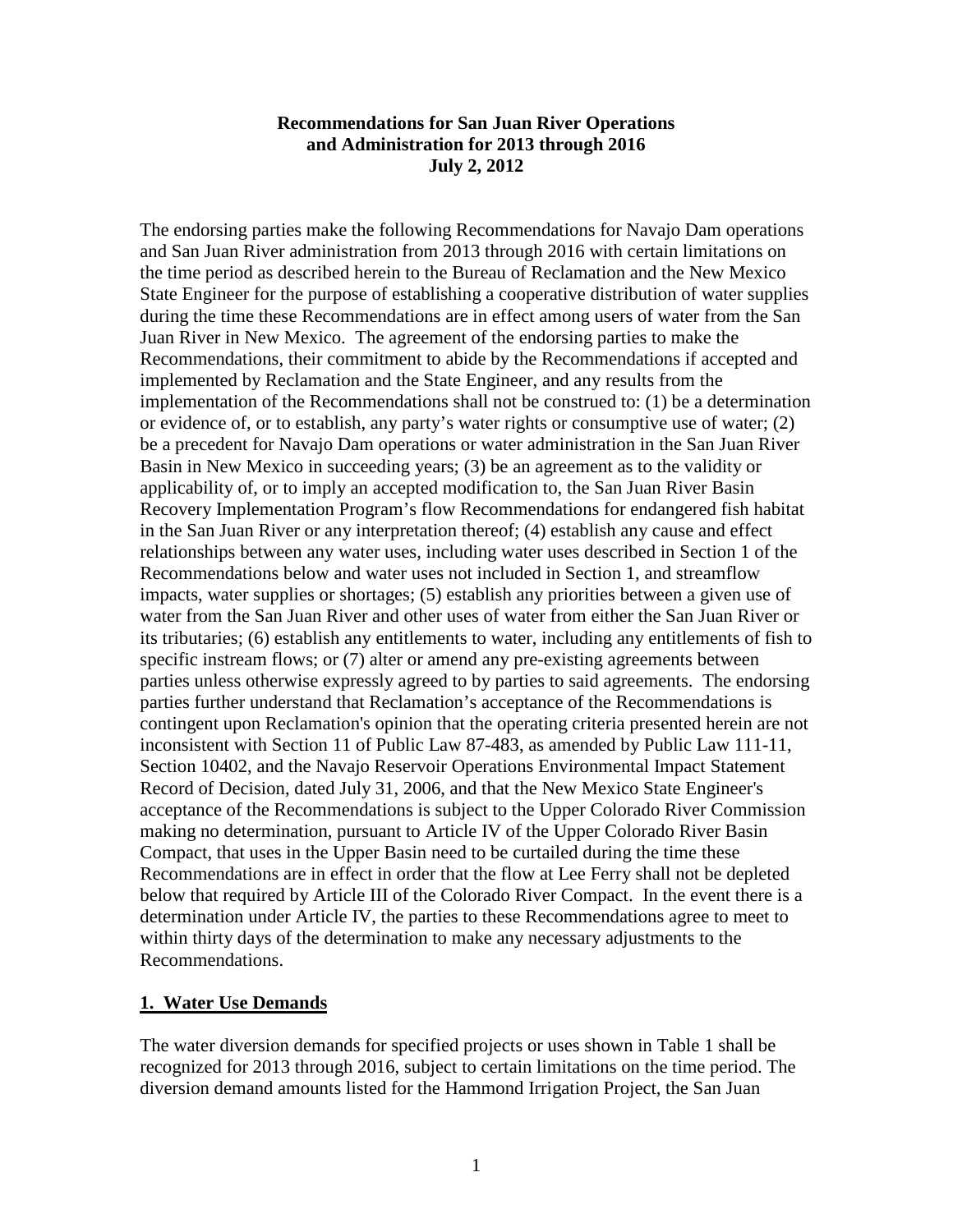Generating Station, the Four Corners Power Plant, BHP Navajo Coal Company, and the City of Farmington may include amounts to be diverted under contract with the Secretary of the Interior, direct flow rights, and/or subcontracts or agreements with other parties. The diversion amounts listed in Table 1 for the San Juan Generating Station and the Four Corners Power Plant include diversions by BHP Navajo Coal Company made at the power plants' diversion works for uses at the San Juan/La Plata Mines and Navajo Mines, respectively. The diversion amount for minor Jicarilla Apache Nation subcontracts does not include the 8,500 acre-feet to be provided annually through subcontract with the Nation for supplemental water to mitigate any shortages in supply to the San Juan Generating Station, the Four Corners Power Plant and the mines.

| <b>Project</b>                      | <b>Diversion Amount (acre-feet)</b> |         |         |                          | Rate  | <b>Period</b>  |
|-------------------------------------|-------------------------------------|---------|---------|--------------------------|-------|----------------|
|                                     | 2013                                | 2014    | 2015    | 2016                     | (cfs) |                |
| Navajo Indian Irrigation            |                                     |         |         |                          | --    | $3/15 - 11/15$ |
| Project                             | 230,000                             | 232,000 | 235,000 | 237,000                  |       |                |
| <b>Hammond Irrigation Project</b>   | 26,700                              | 26,700  | 26,700  | 26,700                   | 90    | $4/01 - 10/31$ |
| San Juan Generating Station         | 32,985                              | 32,985  | 32,985  | 32,985                   | $-$   | $1/01 - 12/31$ |
| <b>Four Corners Power Plant</b>     | 31,000                              | 31,000  | 31,000  | 31,000                   | $-$   | $1/01 - 12/31$ |
| Minor Jicarilla subcontracts        | 1,055                               | 1,055   | 1,055   | 1,055                    | $-$   | $1/01 - 12/31$ |
| City of Farmington                  | 17,000                              | 17,500  | 18,000  | 18,500                   | $-$   | $1/01 - 12/31$ |
| <b>Citizens Ditch</b>               | $- -$                               | $- -$   | $- -$   | $- -$                    | 160   | $4/01 - 10/31$ |
| <b>Farmers Mutual Ditch</b>         |                                     |         |         | $\overline{\phantom{m}}$ | 110   | $4/01 - 10/31$ |
| <b>Fruitland Irrigation Project</b> | --                                  | $- -$   | $- -$   | $- -$                    | 100   | $4/01 - 10/31$ |
| Jewett Valley Ditch                 |                                     | $- -$   | --      | $- -$                    | 32    | $4/01 - 10/31$ |
| <b>Hogback Irrigation Project</b>   | $- -$                               | $- -$   | $- -$   | $- -$                    | 170   | $4/01 - 10/31$ |

Table 1. Negotiated limits on diversion demand by project or use for purposes of implementation of this agreement.

The diversion demand amounts and rates in Table 1 are negotiated values that take into consideration differing opinions of the parties as to the demands and rights to divert water under existing conditions, facilities, rights, permits, contracts and applicable law; however, the diversion demand amounts and rates shown in Table 1 and recognized for implementation only during 2013 through 2016, subject to certain limitations on the time period, shall not be construed to be an agreement by the endorsing parties on, a determination of, or evidence of, or to establish, the specific and definitive rights of the parties to divert water for any purpose or project during any particular year or at any particular time. Nevertheless, to put aside differences and cooperate in the administration of the San Juan River during 2013 through 2016 for the overall benefit of the San Juan River Basin in New Mexico, the endorsing parties agree to limit their diversion of water during 2009 and 2012, subject to certain time limitations, from the San Juan River and/or its tributaries for the specified projects or uses to the quantities or the rates, and to the time periods, specified in Table 1. In the event that a water supply shortage is determined to exist on the San Juan River in 2013 through 2016 using the shortage determination procedure set forth in Section 3 below, the endorsing parties agree to further limitations on their diversion of water for the specified projects or uses in accordance with the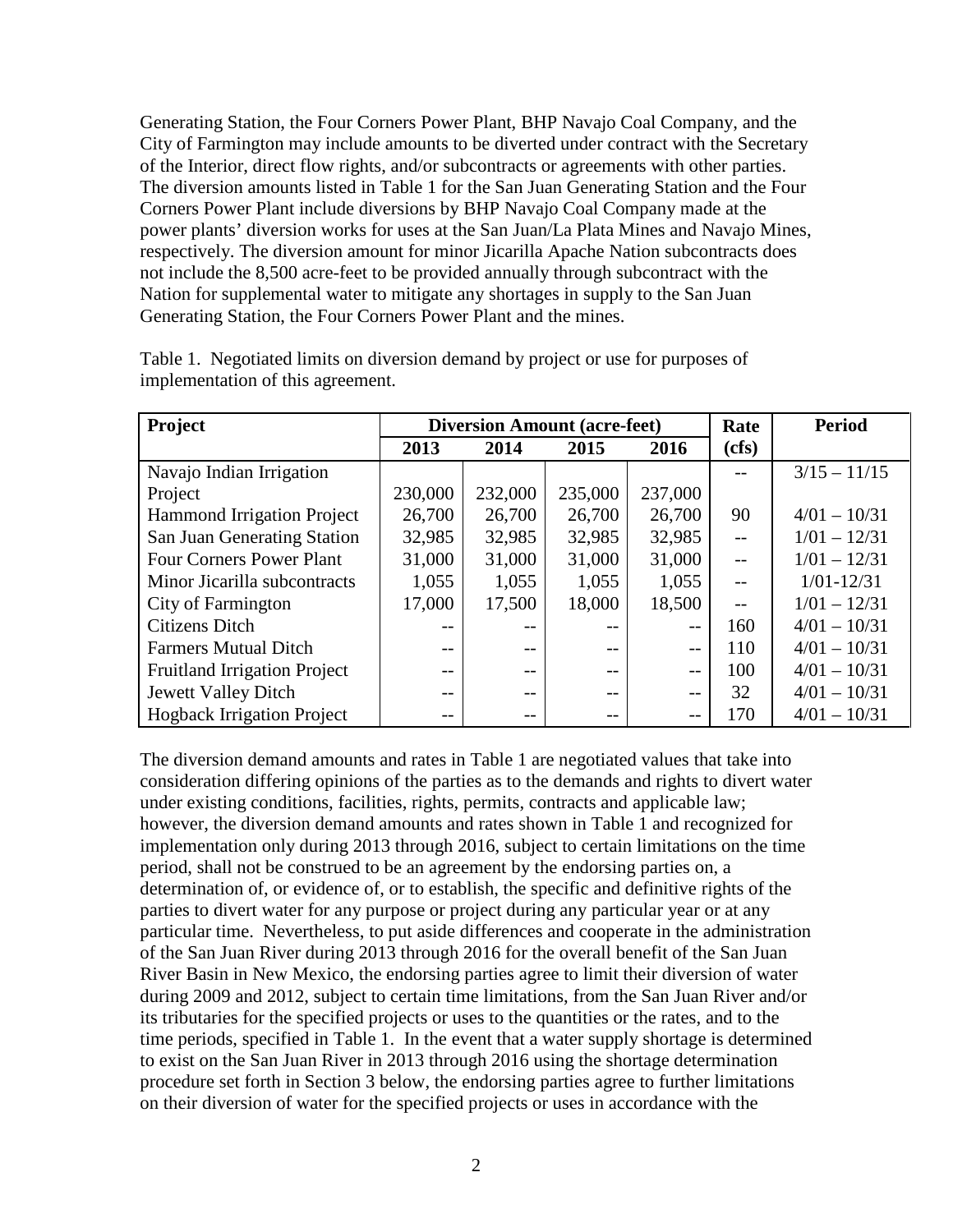provisions of Sections 3 and 4. If a shortage is deemed to exist when applying these provisions, the San Juan Generating Station and Four Corners Power Plant diversions will be voluntarily reduced by 5% from the amounts shown in Table 1 prior to computing the shortage amount.

The Navajo Nation agrees for the purposes of this recommendation to limit the NIIP diversion in any year in which a shortage is declared pursuant to the provisions of Section 3 to the level shown in Table 1 for the respective year of shortage, less any computed amount of shortage allocated to the NIIP under this recommendation. In the event that there is no shortage in a given year, either forecasted or actual for any particular forecast period, the Navajo Nation agrees to limit the NIIP diversion to the level shown in Table 1 for the respective year; except, that the Navajo Nation, at its discretion, may increase the NIIP diversion during the given year by up to an additional 5,000 acre-feet as long as such increase does not induce a shortage. This allowed increase is in recognition of the continuing development of NIIP whereby acreage is increased each year as construction progresses.

In recognition of the difficulties some irrigation ditches have had in providing water to all users within their respective ditch systems, the endorsing parties agree to allow those ditches to increase their diversion rates from those shown in Table 1 by up to12.5% for the months of July and August only. It is understood that this provision to increase diversions is further subject to the following conditions: 1) The entity has implemented reasonable good faith efforts to enhance the efficiency of their system and improve the overall water management of their system, and difficulties in getting water down the entire reach of the ditch still exist during July and August; and 2) When applying the provisions of Section 3, no shortage is determined to exist. If a shortage is determined to exist, the ditch shall adhere to the diversion rates in Table 1 and shortages shall be applied as described in Section 3.

The endorsing parties agree during 2013 through 2016 only to exempt from any use reduction requirement projects or uses in the San Juan River Basin that are not included in the tabulation above and that are not otherwise contrary to adjudicated, permitted or licensed diversion rights; except, that the parties recommend that the Bureau of Reclamation's San Juan-Chama Project diversions be limited in accordance with the provisions of Section 11 of Public Law 87-483, as amended by Public Law 111-11, Section 10402.

Amounts diverted by Farmington that shall not be charged against the diversion demand amount listed for the City of Farmington include amounts: (1) diverted for delivery to local water users associations or to the Navajo Tribal Utility Authority-Shiprock or (2) diverted for non-consumptive use at the Farmington hydro-electric power plant. Also, the amount of diversion by the Hammond Irrigation Project that is chargeable or accountable against its diversion demand amount shall be computed for 2013 through 2016 as the measured diversion amount by the project less the measured returns to the San Juan River on the Armenta wasteway. Diversions by ditches for delivery to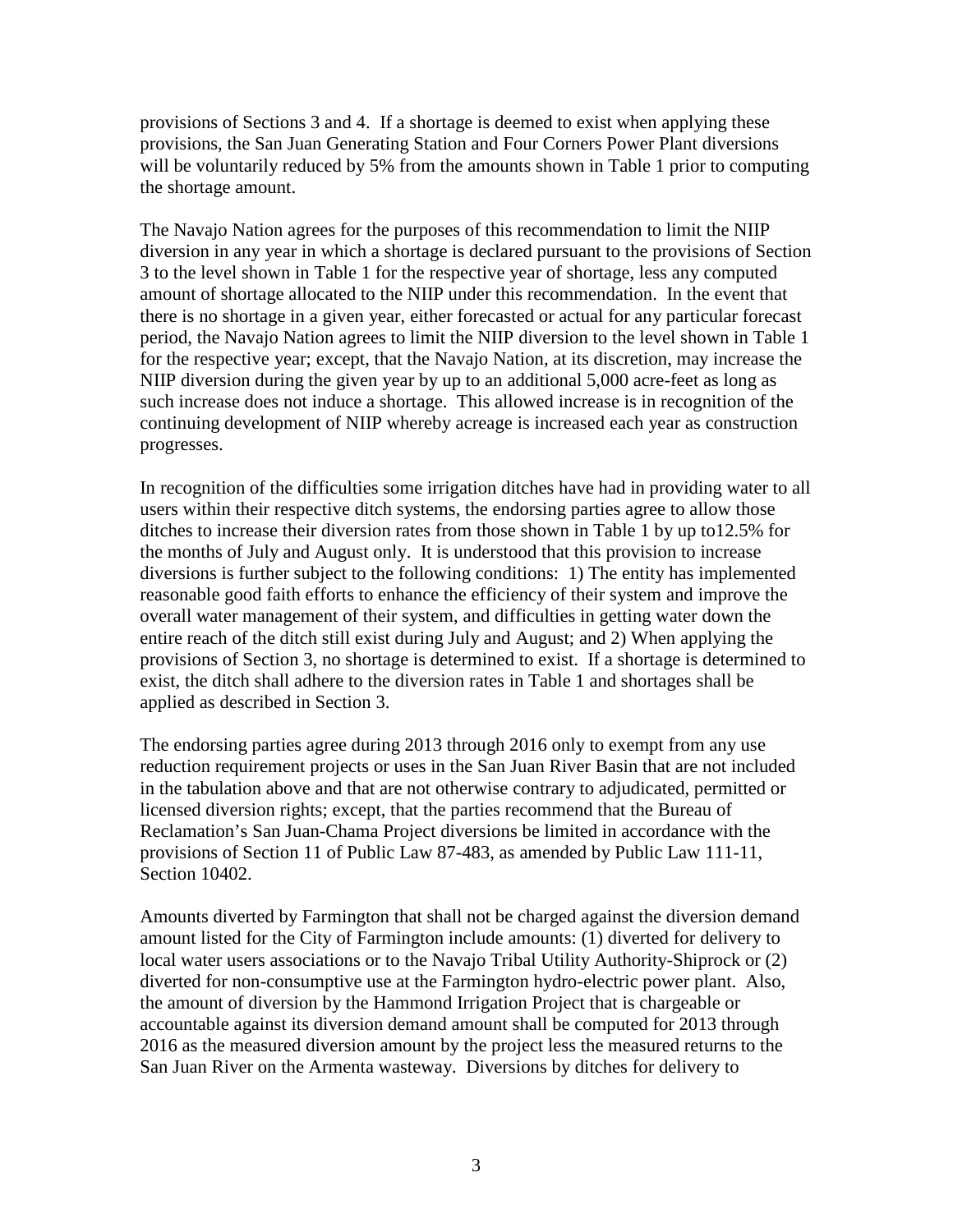municipalities, industrial users, domestic water user associations and stock uses may continue outside the specified irrigation season.

The endorsing parties agree that during November and December of 2013 through 2016, the San Juan Generating Station, the Four Corners Power Plant, the City of Farmington and the minor Jicarilla Apache Nation subcontractors may divert water under existing permits or licenses from the direct flow of the San Juan River system in excess of their respective annual diversion amount limitations described in this section if the target base flow in the San Juan River from its confluence with the Animas River downstream to Lake Powell is being met and will continue to be met without increasing Navajo Dam releases if the additional diversions are made.

#### **2. Determining Navajo Reservoir Release to Meet Downstream Demands**

The Bureau of Reclamation shall determine the quantity of water anticipated to be released from Navajo Reservoir during each day of 2013 through 2016 in consideration of: (1) the water diversion demands specified in Section 1 above and the diversion demands for water uses not included in the demands tabulated in Section 1 that are to be met from diversions from Navajo Reservoir or the San Juan River below Navajo Dam; and (2) a target minimum base flow of 500 cfs in the San Juan River below its confluence w[i](#page-11-0)th the Animas River downstream to Lake Powell<sup>i</sup>. Reclamation shall utilize the following computational procedure in making said determination:

- (a) Determine the minimum probable (90% exceedance) forecasted flow for the Animas River at Farmington using raw Ensemble Streamflow Prediction (ESP) model traces provided from the Colorado Basin River Forecast Center. These daily values will model the contribution of the Animas River at Farmington under minimum probable conditions.
- (b) Adjust the daily flows in the San Juan River below its confluence with the Animas River downstream to Lake Powell by using the maximum probable (10% exceedance) net loss flow between USGS gages determined from historic streamflow records for the thirty-year period 1982-2011<sup>[ii](#page-11-1)</sup>. The net loss for each river reach includes channel evaporation and evapotranspiration losses plus diversions, less side inflows from tributary runoff and return flows. The resultant daily flows shall be assumed to approximate the flow through the reach of endangered fish critical habitat under the combination of minimum probable flow conditions on the Animas River, as determined in paragraph (a) above and maximum probable net loss conditions for the San Juan River.
- (c) Adjust the daily Navajo Reservoir release so that the daily releases that might be made in 2013 through 2016 under minimum probable runoff conditions and maximum probable net loss conditions would result in the target minimum base flow for the San Juan River below its confluence with the Animas River to Lake Powell being met. The base flow for the San Juan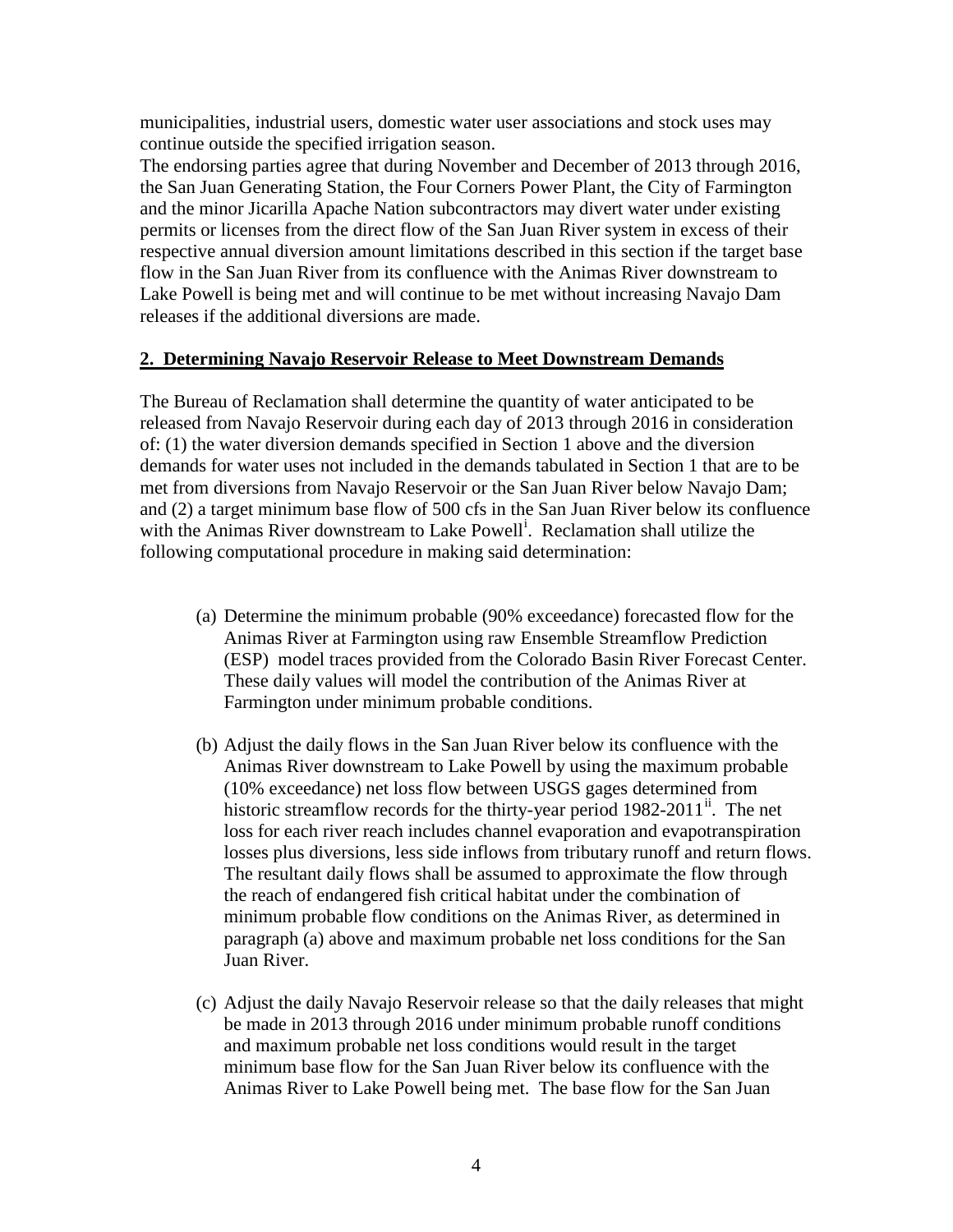River below Farmington shall be determined by the minimum of: (1) the average of the flows in the San Juan River measured at the Shiprock, Four Corners and Bluff gages; and (2) the average of the flows in the river measured at the Farmington, Shiprock and Four Corners gages. If a daily gage record is missing, use the remaining gages in the set. Also, for purposes of this calculation, add 20 cfs to the Shiprock gage flows for the period April 1 through October 31 to account for anticipated changes in return flows from the Hogback Irrigation Project that reenter the river below the gage, as compared to average water use conditions for the period  $1982-2011$ <sup>ii</sup>. In addition, adjust the daily reservoir release rates for any significant differences in the daily diversion demand amounts for the Hammond Irrigation Project, the San Juan Generating Station, the Four Corners Power Plant and the minor Jicarilla Apache Nation subcontracts in 2013 through 2016 as compared to historical demand distributions for the period  $1982-2011^{\text{ii}}$ .

(d) Adjust the computed daily Navajo Reservoir release rates so that changes in the release account for real-time dam operation practices. Also, adjust dam release rates as necessary or possible to maintain a minimum release of 250 cfs during 2013 through 2016.

The determination of Navajo Reservoir release demands shall be updated if a change in the forecasted runoff, actual runoff for the Animas River, or in forecasted or observed net losses between gages suggests that tributary inflow to the San Juan River or net losses will be significantly different than what was originally modeled.

## **3. Shortage Determination and Sharing**

The Bureau of Reclamation shall make calculations of any water supply shortage on the San Juan River for 2013 through 2016 using operations studies for Navajo Reservoir that evaluate daily reservoir operations for calendar years 2013 through 2016. The operations studies shall consider: (1) the amount of water physically stored in Navajo Reservoir above elevation 5990 feet; (2) daily evaporation from Navajo Reservoir to be estimated based on actual and projected storage levels and Navajo Reservoir evaporation rates; (3) anticipated daily reservoir inflows estimated by Reclamation; (4) anticipated daily Navajo Reservoir releases to meet all demands on the San Juan River below the dam as determined pursuant to Section 2 above; and (5) anticipated daily diversions to the Navajo Indian Irrigation Project.

The anticipated daily reservoir inflows shall be estimated using the National Weather Service's forecasts for minimum probable, modified unregulated inflows to Navajo Reservoir, and then adjusted by Reclamation for anticipated operations of Vallecito Reservoir and the San Juan-Chama Project, under minimum probable forecasted inflow (90% exceedance forecast). For periods for which reservoir inflow forecasts are not available, the anticipated monthly inflows shall be estimated as the 90-percent exceedence inflow to the reservoir as determined from the hydrologic record for the 30 year period 1982-2011<sup>ii</sup>.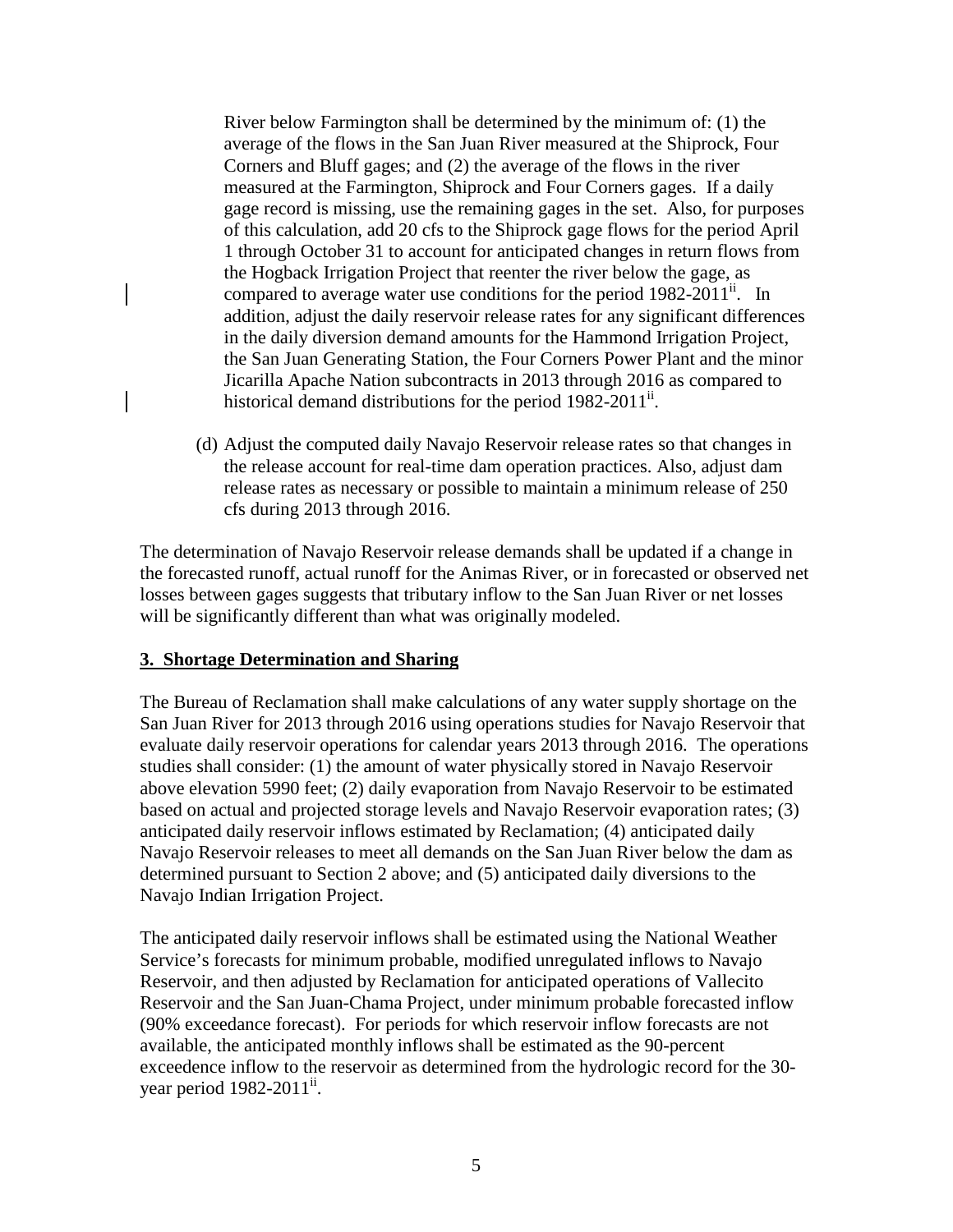If the operational studies indicate that the reservoir water surface level would fall below elevation 5990 feet at any time during 2013 through 2016 should the diversion demands at and below Navajo Dam and Reservoir be fully satisfied, then Reclamation shall calculate the amount of shortage to the diversion demands that must occur to prevent the projected water surface level in the reservoir from falling below elevation 5990 feet. Reclamation shall use iterative procedures to determine the percentage shortage, that if applied uniformly to the following demands on an annual basis, would result in reductions in water uses on the San Juan River in a total amount equal to that of the calculated amount of shortage: (1) the annual diversion demand amounts for the Navajo Indian Irrigation Project, the San Juan Generating Station, the Four Corners Power Plant and the minor Jicarilla Apache Nation subcontracts as listed in Section 1 above for the year of the shortage; (2) an annual irrigation depletion demand of 37,000 acre-feet in the aggregate for the Citizens Ditch, the Hammond Irrigation Project, the Farmers Mutual Ditch, the Fruitland Irrigation Project, the Jewett Valley Ditch and the Hogback Irrigation Project; and (3) the target minimum base flow in the San Juan River below its confluence with the Animas River for the period March 1 through October 31, in the subject year. Reclamation shall provide the results of its reservoir operations studies and calculations of any shortage to the State Engineer and the parties for their review.

The endorsing parties agree that the annual diversion amount limitations for 2013 through 2016 for the Navajo Indian Irrigation Project, the San Juan Generating Station, the Four Corners Power Plant, the minor Jicarilla Apache Nation subcontracts and the City of Farmington shall be reduced from the diversion amounts identified in Section 1 above by the same percentage shortage, if any, as calculated by the Bureau of Reclamation; except, that the annual diversion amount limitation for the City of Farmington shall not be reduced below 14,500 acre-feet in 2013, 15,000 acre-feet in 2014, 15,500 acre-feet in 2015, 16,000 acre-feet in 2016. The water users will determine the time schedules for bearing their share of any shortage during 2013 through 2016. If the amount of water already diverted by any user during 2013 through 2016 exceeds its resultant diversion limitation, then the user shall cease diverting water for the remainder of the current year; alternatively, the user may continue diverting water if it transfers water that may become available within other users' diversion amount limitations, or if it acquires and transfers water under valid water rights that currently are in use.

The endorsing parties further agree that the diversions for the Citizens Ditch, the Hammond Irrigation Project, the Farmers Mutual Ditch, the Fruitland Irrigation Project, the Jewett Valley Ditch and the Hogback Irrigation Project shall be reduced to effectively short the annual irrigation depletion demand under each ditch or project by the same percentage shortage, if any, as calculated by the Bureau of Reclamation. In the event of shortage, each ditch or project shall shorten its irrigation season in order to meet its commitment to reduce irrigation depletions during 2013 through 2016. The end date for the period during which the ditch or project may divert water for irrigation uses during 2013 through 2016 shall be moved forward in time from October 31 until the percentage reduction in irrigation depletion matches the same percentage shortage as calculated by Reclamation. To determine a revised end date to the irrigation season, the following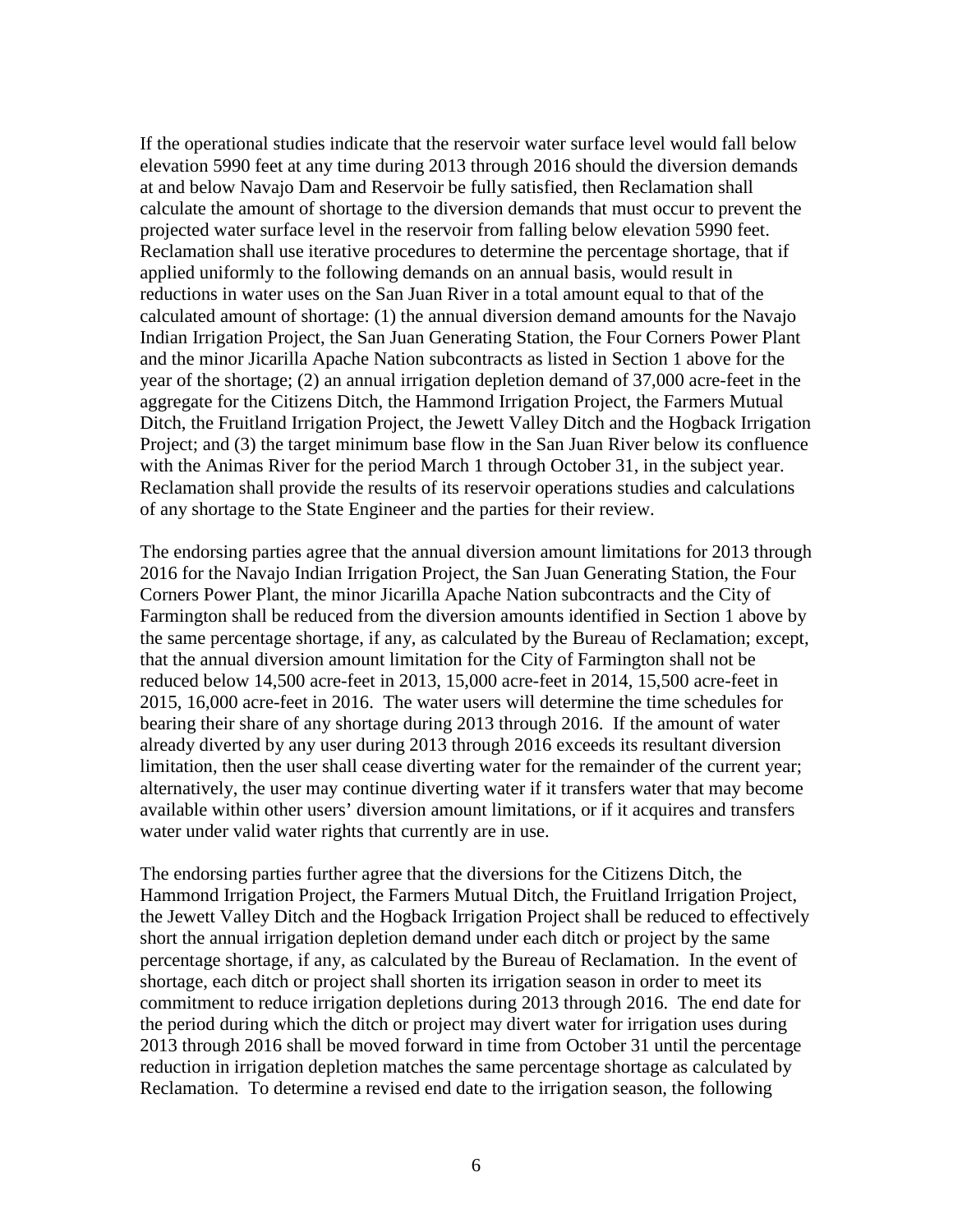percentages indicating the distribution of the annual irrigation depletion by month shall be used: 5 percent for October; 12 percent for September; 19 percent for August; 22 percent for July; 19 percent for June; 13 percent for May; and 10 percent for April. The revised end date shall be adjusted further to provide credit for any irrigation depletion demand forgone as a result of delaying the start date of the irrigation season past April 1 or as a result of ceasing diversions during the irrigation season. In order for a ditch to receive credit for irrigation depletion demand foregone, as a result of ceasing diversions for a period of time after starting irrigation deliveries, but prior to ending irrigation deliveries, the ditch must: (1) provide Reclamation and the State Engineer with one-week advance notice of the number of days and the dates during which diversions will cease; and (2) cease all diversions for agricultural purposes during the dates specified, for a period of not less than seven consecutive days. Irrigation depletion reductions for partial months shall be estimated assuming a constant daily irrigation depletion rate within each month. Diversions by ditches for delivery to municipalities, industrial users, domestic water user associations and stock uses may continue whether the irrigation season is shorted or not.

The endorsing parties recommend that the Bureau of Reclamation not make any spring peak flow release from Navajo Dam for endangered fish habitat purposes during 2013 through 2016, unless the SJRIP's San Juan Model Operating Rule Decision Tree indicates that such a release could be made without causing a shortage to water users.<sup>[iii](#page-11-2)</sup> Reclamation, in consultation with the U.S. Fish & Wildlife Service, shall operate the reservoir during 2013 through 2016 to maintain a target minimum base flow rate of 500 cfs in the San Juan River from its confluence with the Animas River downstream to Lake Powell unless in 2013 through 2016 the Minimum Probable Inflow Forecast projects the July 31, Navajo Reservoir content to be below 1,000,000 acre-feet. In that event, the target base flow rate through October of that year shall be 400 cfs; provided that Reclamation's operations studies for Navajo Reservoir do not result in the calculation of a water supply shortage. If Reclamation calculates a shortage in 2013 through 2016 in accordance with the preceding provisions, then the target minimum base flow demand amount for the period April 1 through October 31, shall be reduced by the same percentage as the percentage shortage calculated by Reclamation; provided, that the target minimum base flow rate shall not be less than 350 cfs for more than 50 days of which no more than 40 days may be below 300 cfs, with a minimum flow of 250 cfs. The base flow in the San Juan River during 2013 through 2016 shall be measured as the minimum of: (1) the average of the flows in the river at the Shiprock, Four Corners and Bluff gages; and (2) the average of the flows in the river at the Farmington, Shiprock and Four Corners gages. It is recognized that the actual base flow at times may not meet the target minimum base flow for short periods of time (for example, one or more days) due to hydrologic uncertainty and operational limitations; but, Reclamation shall operate Navajo Reservoir to maintain the target minimum base flow on a weekly-average basis.

The endorsing parties also agree that during November and December in 2013 through 2016, the San Juan Generating Station, the Four Corners Power Plant, the City of Farmington and the minor Jicarilla Apache Nation subcontractors may divert water from the direct flow of the San Juan River system in excess of any shorted diversion amount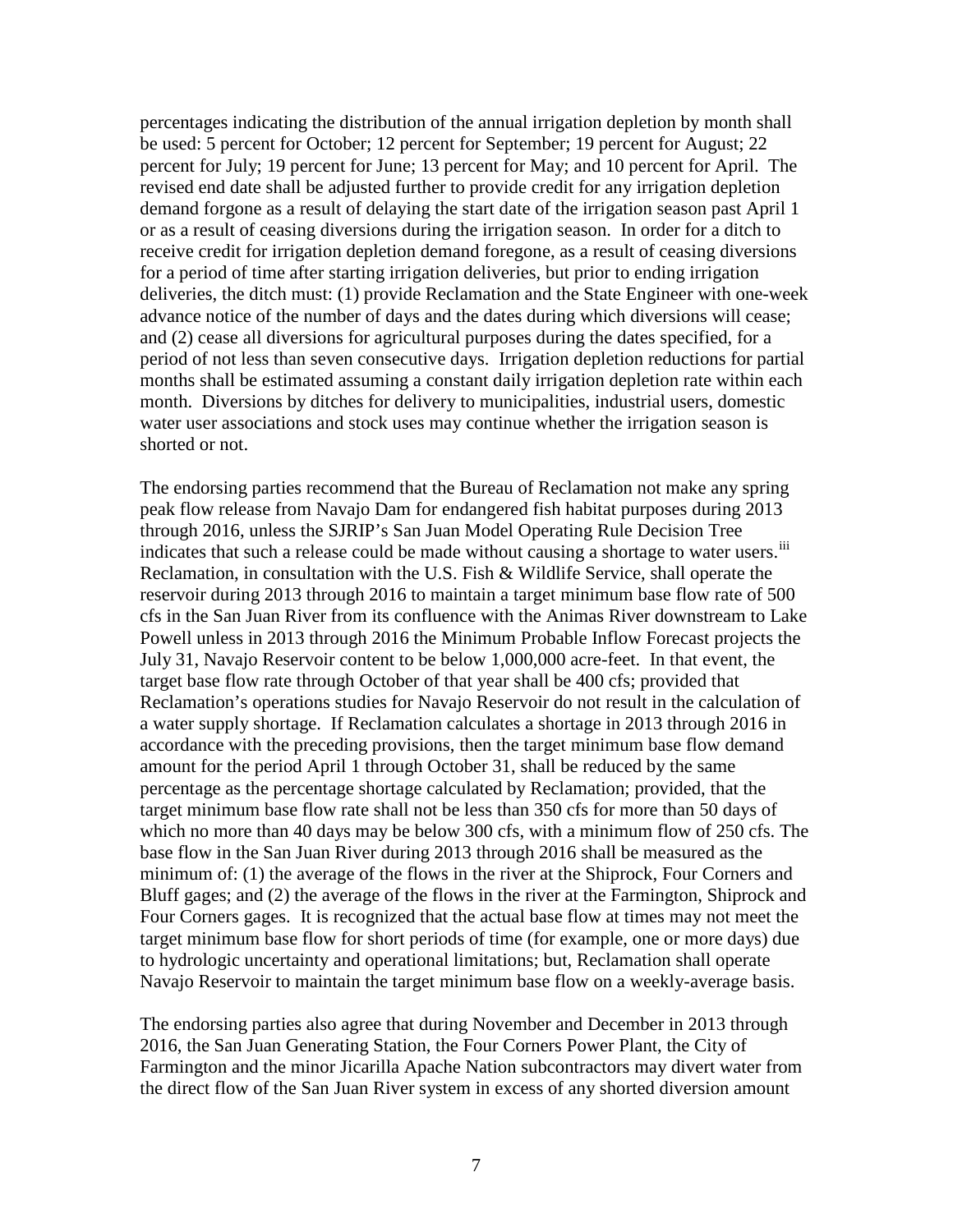limitation if: (1) the current release from Navajo Reservoir is being maintained at the minimum release rate consistent with the then-current Navajo Reservoir operating criteria; and (2) the target minimum base flow in the San Juan River from its confluence with the Animas River downstream to Lake Powell is being met and will continue to be met without increasing Navajo Reservoir releases if the additional diversions are made.

The occurrence and amount of any shortage shall be determined or revised twice a month as runoff forecasts become available from the Colorado Basin River Forecast Center and in consideration also of actual runoff and water supply conditions. The computational procedure set forth above may be adjusted for changed water supply conditions upon agreement of the signatory parties. Reclamation's initial calculation of any shortage shall be made on or prior to March 15 and after the March coordinated inflow forecasts for the San Juan River Basin become available; and a percentage shortage will be applied if the State Engineer concurs in Reclamation's calculations of any shortage. The last determination of any shortage shall be made on or before October 15 based on the October coordinated inflow forecast for the remainder of the year.

#### **4. Agreements to Transfer or Broker Water between Parties**

The Bureau of Reclamation has approved a subcontract for delivery of water from the Navajo Reservoir supply entered between the Jicarilla Apache Nation and the Public Service Company of New Mexico, the Arizona Public Service Company and BHP Navajo Coal Company limited to the delivery in the aggregate of 8,500 acre-feet of water annually during 2013 through 2016 to the San Juan Generating Station, the Four Corners Power Plant and the related mines (collectively, the power plants), the actual delivery of which water under the subcontract is made only to supplement existing water supplies pursuant to New Mexico State Engineer permit Nos. 2838 and 3258 when it is needed to replace water normally available pursuant to those permits, and which water supply is available to the Companies pursuant to those permits absent a shortage occasioned by State administration or a shortage to the Navajo Reservoir Supply as determined by the Secretary of the Interior or imposed pursuant to the Secretary's implementation of Recommendations in agreements among water users in the San Juan River Basin. In the event of shortage, the power plants under their subcontract may divert water in excess of their resultant diversion limitations computed pursuant to Section 3 and up to the diversion demand amounts for the power plants recognized in Section 1; provided that the delivery of supplemental water under the subcontract does not exceed an annual aggregate of 8,500 acre-feet. The signatory parties support the approval of any necessary permits from the Office of the New Mexico State Engineer regarding the diversion and use of water under the subcontract. The reduction in water supply caused by delivery of supplemental water to the power plants under the subcontract shall be offset by applying an additional increment of percentage shortage to the shorted water diversion demands for the irrigation uses specified in Section 1, to wit: the diversion amount limitation for the Navajo Indian Irrigation Project will be further reduced by the added increment of shortage, and the irrigation seasons for the Hammond Irrigation Project, the Citizens Ditch, the Farmers Mutual Ditch, the Fruitland Irrigation Project, the Jewett Valley Ditch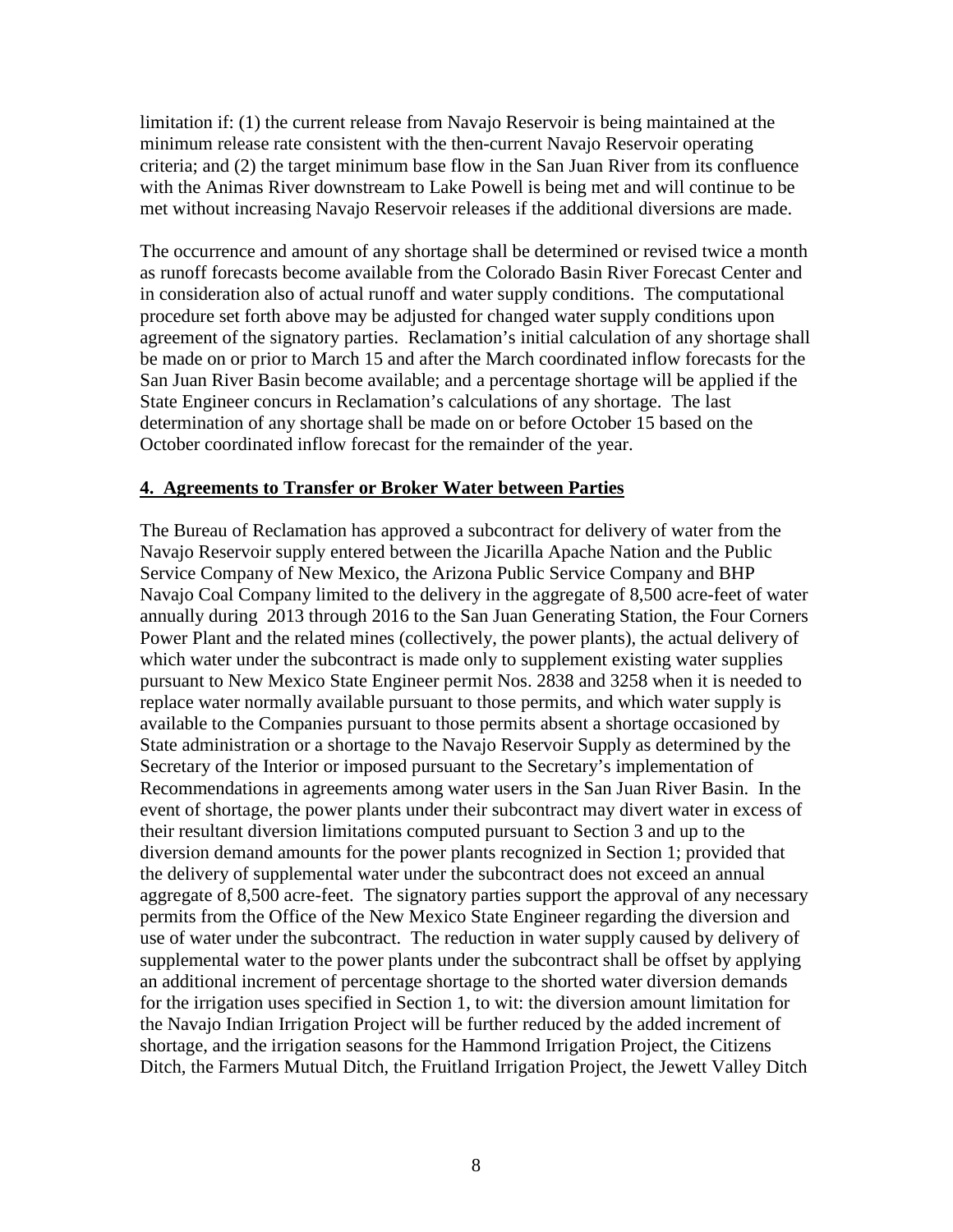and the Hogback Irrigation Project will be further reduced by the added increment of shortage.

The Public Service Company of New Mexico, the Arizona Public Service Company and BHP Navajo Coal Company agree to provide funds to mitigate the effects to the water supply of any added increment of shortage that is caused by actual diversion of water under the subcontracts, with the proviso that actual shortages and deliveries of water may vary from projected shortages and deliveries. To this end, the Public Service Company of New Mexico, the Arizona Public Service Company and BHP Navajo Coal Company shall provide mitigation funds of \$147,800 in 2013, 2014, 2015, and 2016 plus up to an additional \$541,400 in 2013, 2014, 2015, and 2016 based on the proportionate amounts of the supplemental water over an initial ten percent (10%) actually used by the power plants under the subcontracts, and will distribute said funds directly to representative bodies for the specified irrigation uses or projects in the following percentages: 4.4 percent to the Hammond Conservancy District, 3.6 percent to the Bloomfield Irrigation District, 3.5 percent to the Farmers Mutual Ditch, 1.3 percent to the Jewett Valley Ditch, and 87.2 percent to the Navajo Nation . The Navajo Nation may distribute its share of mitigation funds to the Navajo Agricultural Products Industry and the San Juan River Dineh Water Users, Inc. as it deems appropriate. Any required mitigation funds shall be provided to the representative bodies no later than January  $30<sup>th</sup>$  of the following year for any year in which these Recommendations are in effect and the representative bodies for the specified irrigation uses or projects may utilize or dispose of said funds in a manner or manners of their choosing to the benefit of the water users under the projects. In no event shall the provisions of this section be construed to establish any requirement on behalf of the Public Service Company of New Mexico, the Arizona Public Service Company, BHP Navajo Coal Company, the Jicarilla Apache Nation, the Bureau of Reclamation or any other party to mitigate any impacts to water supply on the San Juan River caused by the power plants taking delivery of water under the subcontracts, or to establish any precedent for water use arrangements between them or San Juan River operations and administration in 2017 or succeeding years.

Additional agreements to transfer or broker water between endorsing parties within the water allocations made pursuant to the Recommendations provided herein may be negotiated.

## **5. Dispute Resolution**

The endorsing parties agree to cooperate fully in the implementation of the above Recommendations and to abide by the diversion limitations for 2013 through 2016 provided herein to the extent of their authority and ability. In the event that a dispute should arise regarding the implementation of the Recommendations or the performance of an endorsing party under the Recommendations, the endorsing parties commit to resolve such dispute in a cooperative, timely and effective manner. If a dispute involves only endorsing parties and cannot be resolved among themselves, the Bureau of Reclamation and the New Mexico State Engineer may be requested to hear and facilitate resolution of the dispute. The endorsing parties further request that, in order to result in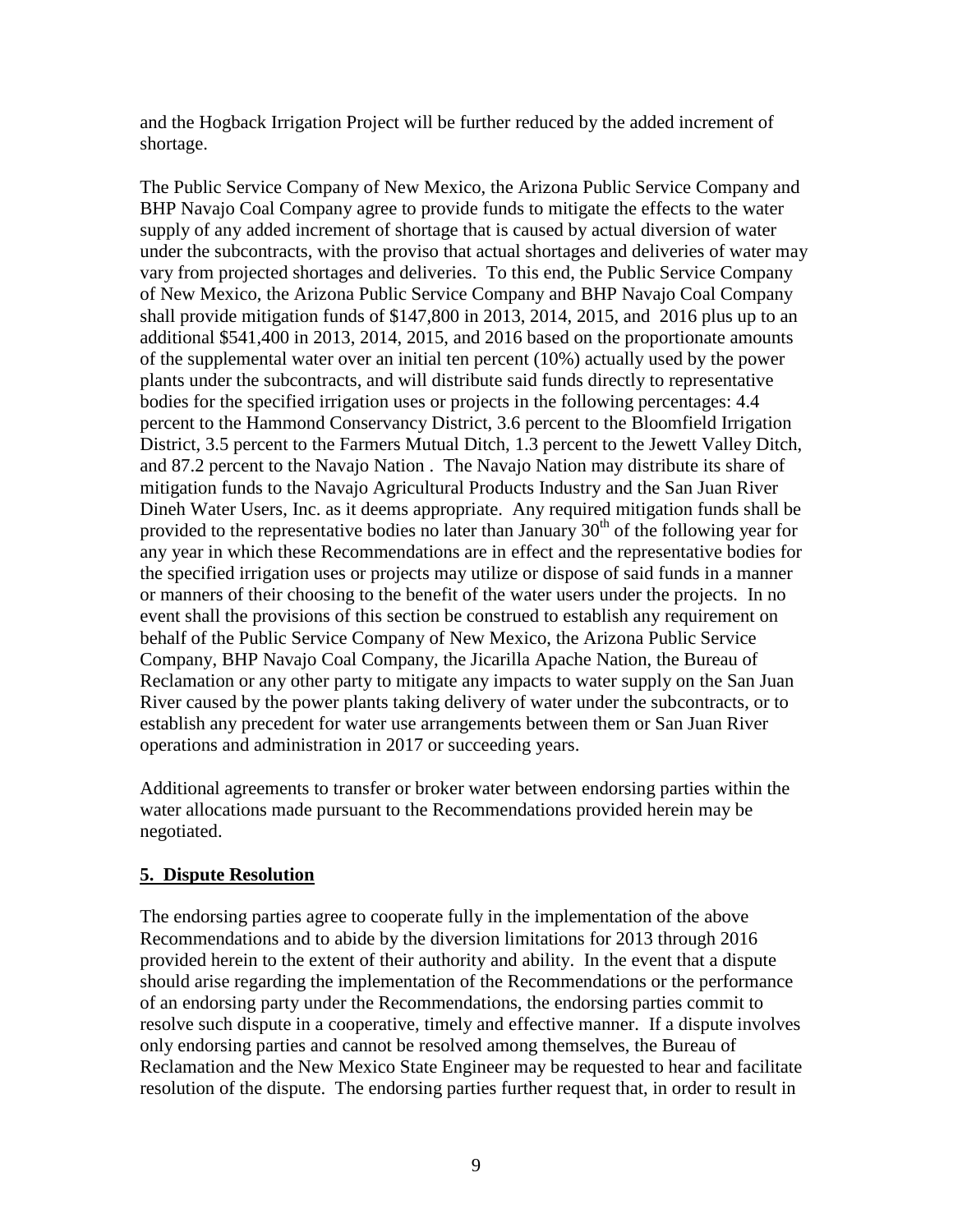an orderly distribution of water supplies on the San Juan River during 2013 through 2016 in accordance with the Recommendations contained herein, Reclamation and the State Engineer commit to: (1) assist in the measurement, monitoring and administration of streamflows and diversions on the San Juan River and its tributaries, in cooperation also with the Bureau of Indian Affairs; (2) work with the endorsing parties in a coordinated manner on water management and administration issues that may arise during 2013 through 2016 as a result of implementing the Recommendations; (3) assist as may be requested, and to the extent of their authority and ability, in the implementation of any feasible water transfer agreements that may be negotiated between the endorsing parties for 2013 through 2016; and (4) resolve any disputes in a timely and effective manner, including any disputes between endorsing parties and Reclamation or the State Engineer. The endorsement of the Recommendations provided herein by any and all parties shall not be construed to: (1) waive the sovereign immunity of any Indian tribe; or (2) constitute a consent to tribal jurisdiction by any party.

# **6. Cooperative Activities**

The parties request the assistance and cooperation of the Bureau of Reclamation to improve their ability to manage diversions as flow conditions change in the San Juan River. Specifically, the Bureau of Reclamation should: (1) establish and maintain a direct contact list for operations representatives for each water use or project listed in Section 1; and (2) notify in a timely manner each contact representative directly as to planned or actual changes to the release rate from Navajo Dam and other information that may be pertinent to improving coordination between Bureau of Reclamation operations and water user operations. Similarly, the endorsing parties shall provide the Bureau of Reclamation with any information on their planned or actual water operations that might create opportunities for reducing Navajo Dam releases or otherwise improving water operations to help conserve water.

Further, the parties agree to provide to the Bureau of Reclamation and the State Engineer measurements of actual diversions bi-weekly, unless such information is available through an alternate source. Reclamation is requested to submit a report of all water diversions subject to this agreement to all signatories monthly unless such information is available through publicly accessible means.

## **7. Endorsement and Term**

The endorsing parties agree to present the Recommendations provided herein to the Bureau of Reclamation and the New Mexico State Engineer as their Recommendations, collectively and individually, regarding procedures for operating Navajo Dam and administering diversions in the San Juan River Basin in New Mexico during calendar years 2013 through 2016. Any of the parties listed in Section 9 as endorsing parties may choose not to endorse these Recommendations. In the event one or more parties choose not to endorse the Recommendations, the parties endorsing the Recommendations retain the right to submit the Recommendations to the Bureau of Reclamation and the State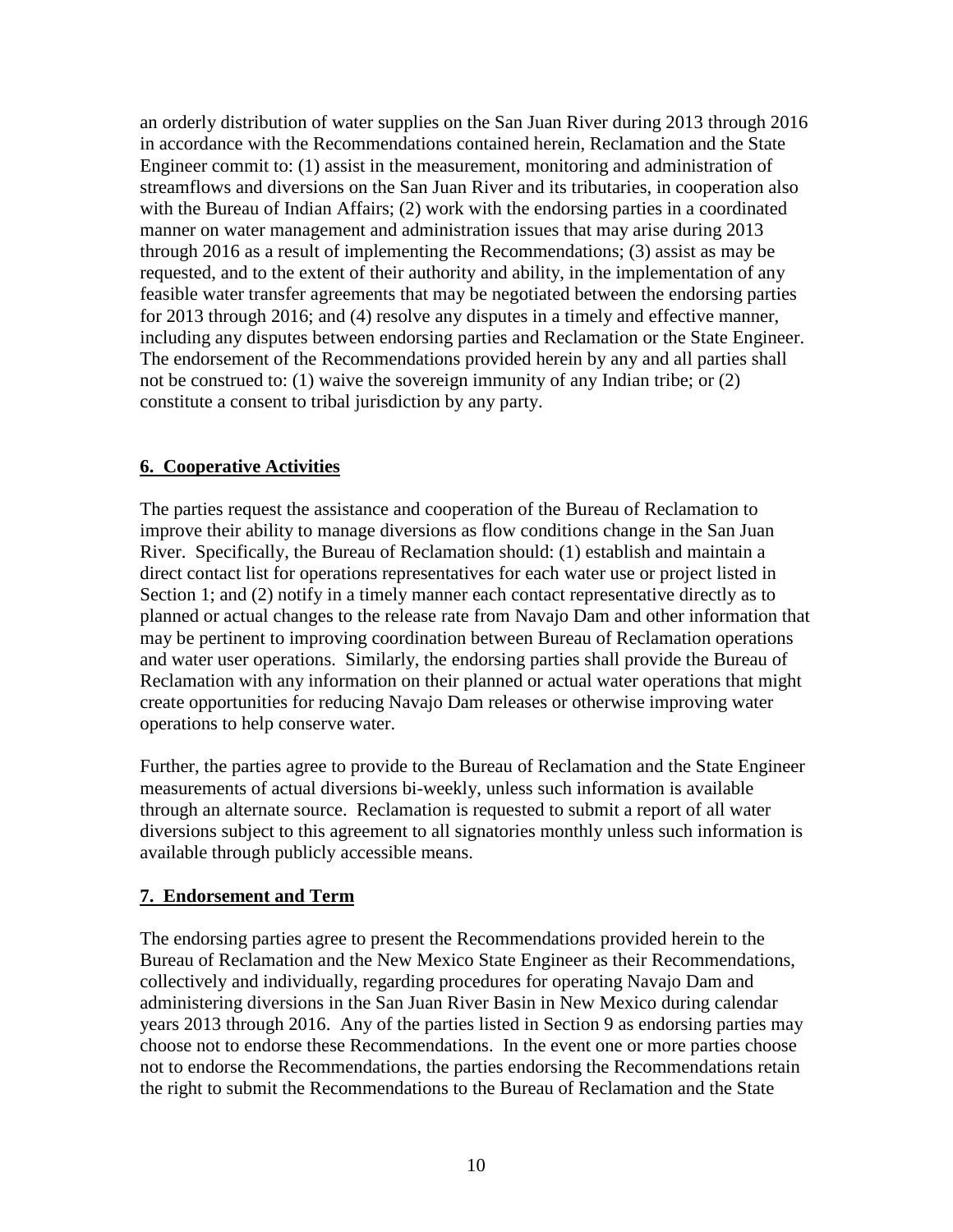Engineer for acceptance and adoption pursuant to this section with less endorsing parties than listed in paragraph 9. The Recommendations shall be effective upon written notice to the endorsing parties that the Bureau of Reclamation and the State Engineer accept and adopt the Recommendations for implementation; provided that all parties choosing to endorse the Recommendations have provided original signed copies of such endorsement to Reclamation and the State Engineer. The Recommendations are valid for calendar years 2013 through 2016, unless a shortage is declared in any of those years, in which case, the term of these Recommendations shall end on January  $1<sup>st</sup>$  of the year following the shortage year. If no shortage is declared during the term, these Recommendations shall terminate on January 1, 2017, unless written notice is given by July  $31<sup>st</sup>$  of the current year by any endorsing party to this agreement to terminate the agreement for the remaining term of this agreement, beginning on January  $1<sup>st</sup>$  of the following calendar year. The agreement can also be extended by agreement of the endorsing parties.

## **8. Waiver of Liability**

No party endorsing the Recommendations shall hold another endorsing party responsible or liable for any damages or claims that may occur or arise as a result of implementing the Recommendations presented herein, including as a result of analyses, decisions or operations made under the Recommendations; provided that the other endorsing party fulfills its commitments and obligations as expressed herein. In the event that an endorsing party does not fulfill its commitments and obligations as expressed herein to the detriment of other endorsing parties and the matter cannot be resolved through dispute resolution as provided in Section 5 above, the endorsing parties reserve the right to seek appropriate remedies, if any, under applicable law in state or federal court. An endorsing party's remedies shall not be limited to the enforcement of any commitment or obligation as expressed in the Recommendations provided herein and may include remedies that would be available to any party that has not endorsed the Recommendations. This provision shall not be construed to: (1) waive the sovereign immunity of any Indian tribe; or (2) constitute a consent to tribal jurisdiction by any party. The endorsing parties waive no rights with regard to non-endorsing water users in 2013 or thereafter.

#### **9. Endorsing Parties**

The following entities are endorsing parties to the Recommendations herein:

The Navajo Nation The Jicarilla Apache Nation The City of Farmington Public Service Company of New Mexico Arizona Public Service Company BHP Navajo Coal Company Hammond Conservancy District Bloomfield Irrigation District Farmers Mutual Ditch Jewett Valley Ditch